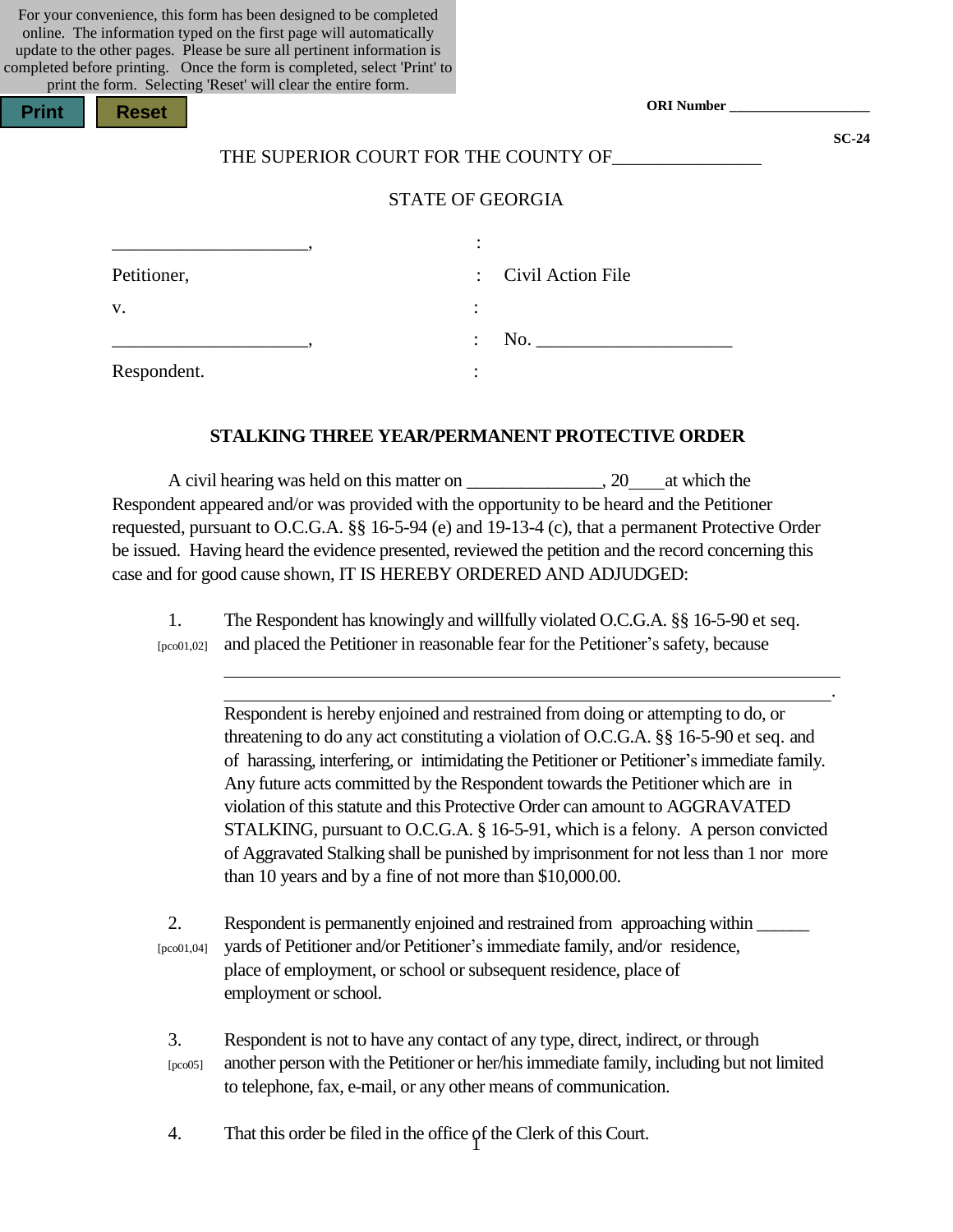# CIVIL ACTION FILE NO.

5. This Order shall remain in effect permanently and shall not terminate unless modified by the Court; **OR**

This Order shall be in effect for three (3) years and shall expire on  $\overline{\phantom{a}}$ , 20  $\phantom{a}$ .

- 6. That this Order applies in every county throughout the state and it shall be the duty of every court and every law enforcement official to enforce and carry out the provisions of this Order pursuant to O.C.G.A. §§ 16-5-94 (e) and 19-13-4 (d). Law enforcement may use their arrest powers pursuant to O.C.G.A. §§ 16-5-91 and 17-4-20 to enforce the terms of this Order.
- 7. That this Court determined that it had jurisdiction over the parties and the subject matter under the laws of the State of Georgia and Respondent received reasonable notice and had the opportunity to be heard before this Order was issued sufficient to protect the Respondent's due process rights and this Order shall be presumed valid and pursuant to 18 U.S.C. § 2265(a) shall be accorded **full faith and credit** by any other state or local jurisdiction and shall be enforced as if an Order of the enforcing state or jurisdiction.

# *ONLY the following that are initialed by the JUDGE shall apply:*

8. Respondent is to receive appropriate psychiatric or psychological services.

9. Petitioner is awarded costs and attorney fees in the amount of .

- 10. Petitioner/protected party is either a spouse, former spouse, parent of a common
	- $[pco07]$ child, child of Petitioner, child of Respondent, cohabitates or has cohabited with Respondent and qualifies for 18 U.S.C. § 922(g)

SO ORDERED this day of , 20 .

JUDGE, SUPERIOR COURT **County** 

Print or stamp Judge's name

**Violation of the above Order may be punishable by arrest.**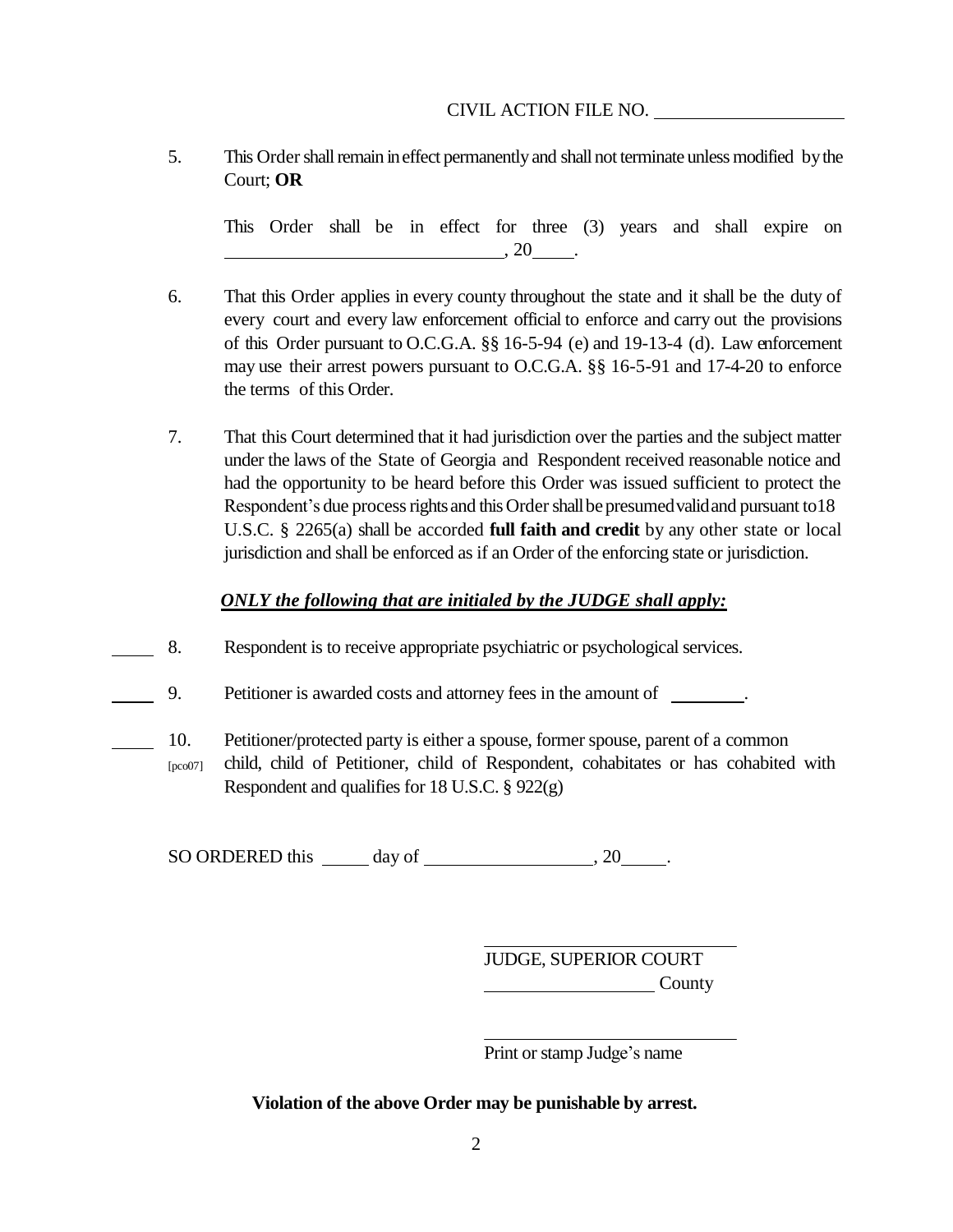#### **NOTICE TO RESPONDENT**

- 1. Violation of this Order may result in immediate arrest and criminal prosecution that may result in jail time **and/or fines and/or may subject you to prosecution and penalties for contempt of court.**
- 2. This Order shall remain in effect unless specifically superseded by a subsequent signed and filed Order, by **operation of law, or by Order of dismissal, whichever occurs first. Only this Court can void, modify or dismiss this Order. Either party may ask this Court to change or dismiss this Order.**
- **3. If after a hearing, of which the Defendant received notice and opportunity to participate, a protective order is issued which restrains Defendant from harassing, stalking or threatening an intimate partner, Defendant is prohibited from possessing, receiving, or transporting a firearm or ammunition which has been shipped or transported in interstate or foreign commerce for the duration of the Order. 18 U.S.C. § 922(g).**
- 4. A person commits the offense of Aggravated Stalking when such person, in violation of a temporary or **permanent protective Order prohibiting this behavior, follows, places under surveillance, or contacts Petitioner on public or private property for the purpose of harassing and intimidating the other person. This activity can subject the Respondent to arrest and prosecution for felony Aggravated Stalking, which carries** penalties of imprisonment for not less than 1 year nor more than 10 years and a fine of up to \$10,000.00.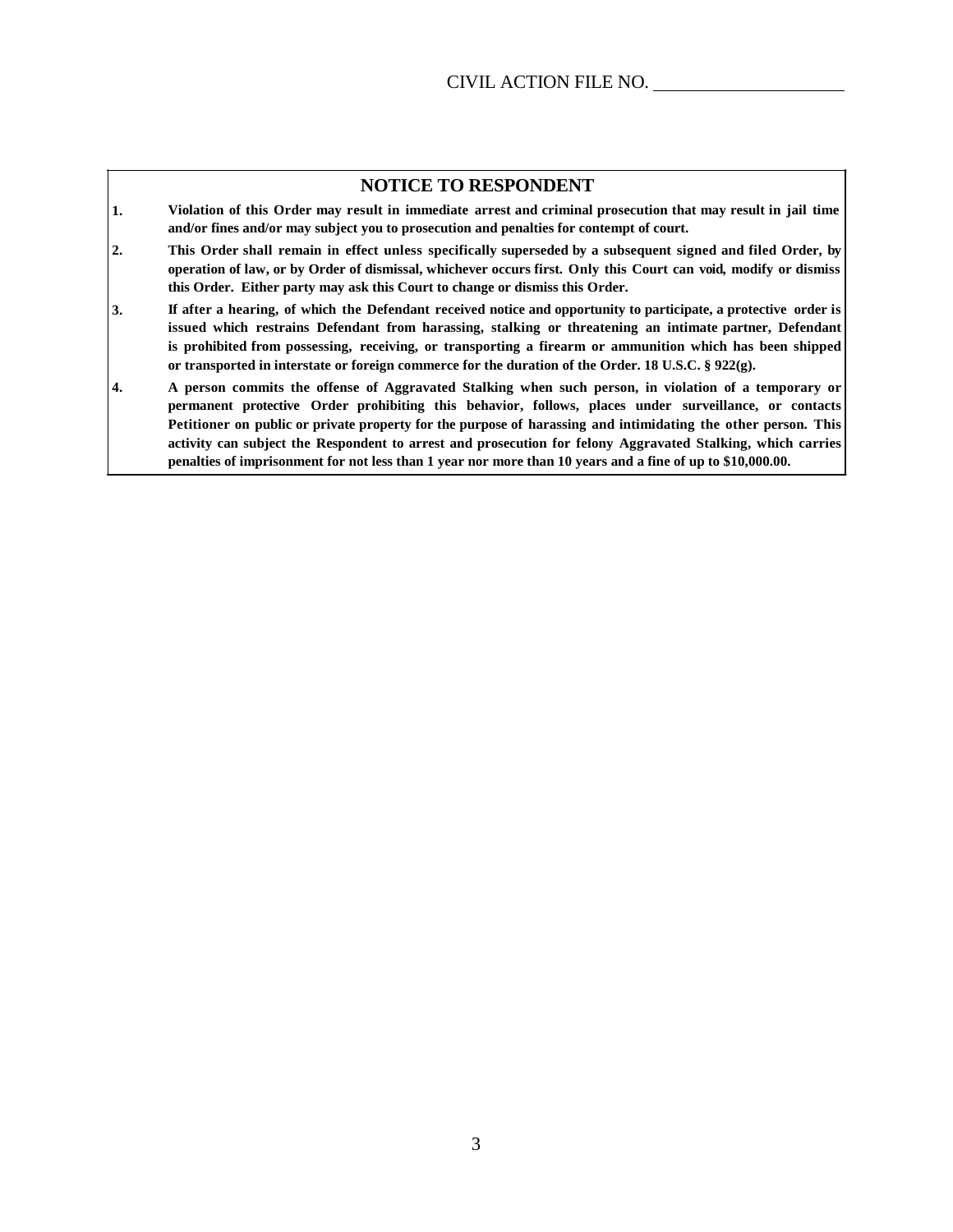Pursuant to O.C.G.A. Section § 19-13-3, Petitioner assisted by

Name: Address:

Telephone:

Note to Judges: This form is promulgated as a Uniform Superior Court Rule under the auspices of O.C.G.A. § 19-13-53. To order a specific provision, please initial in the space provided. The court should delete or otherwise make inoperative any provision in the standardized form which is not supported by the evidence in the case and in order to comply with the court's application of the law and facts to an individual case.